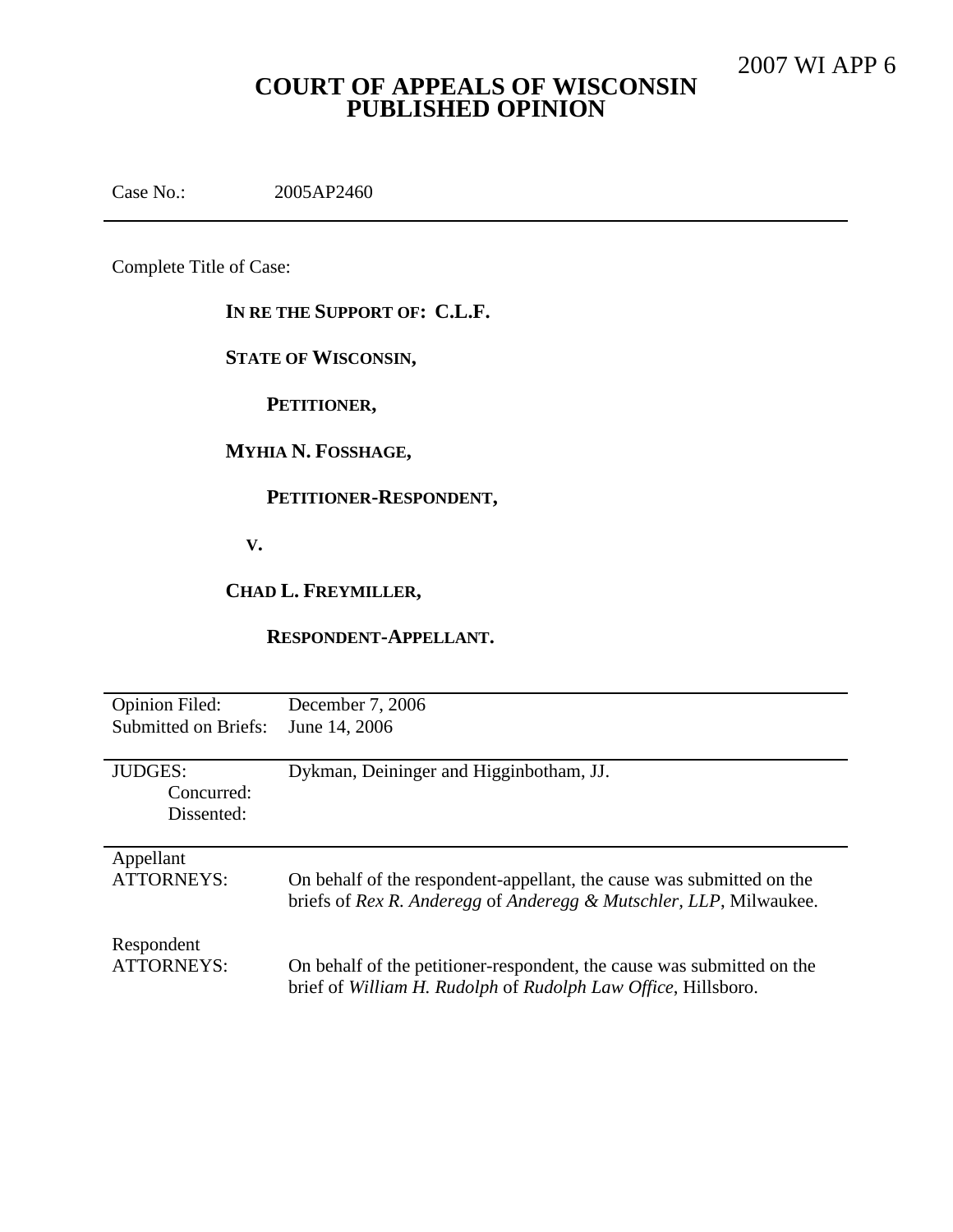# **2007 WI App 6**

# **COURT OF APPEALS DECISION DATED AND FILED**

### **December 7, 2006**

**Cornelia G. Clark Clerk of Court of Appeals**

### **NOTICE**

**This opinion is subject to further editing. If published, the official version will appear in the bound volume of the Official Reports.**

**A party may file with the Supreme Court a petition to review an adverse decision by the Court of Appeals.** *See* **WIS. STAT. § 808.10 and RULE 809.62.**

**Appeal No. 2005AP2460**

**Cir. Ct. No. 2000FA461**

### **STATE OF WISCONSIN IN COURT OF APPEALS**

**IN RE THE SUPPORT OF: C.L.F.**

**STATE OF WISCONSIN,**

**PETITIONER,**

**MYHIA N. FOSSHAGE,**

**PETITIONER-RESPONDENT,**

**V.**

**CHAD L. FREYMILLER,**

**RESPONDENT-APPELLANT.**

APPEAL from an order of the circuit court for Grant County: ROBERT P. VANDEHEY, Judge. *Reversed and cause remanded with directions*.

Before Dykman, Deininger and Higginbotham, JJ.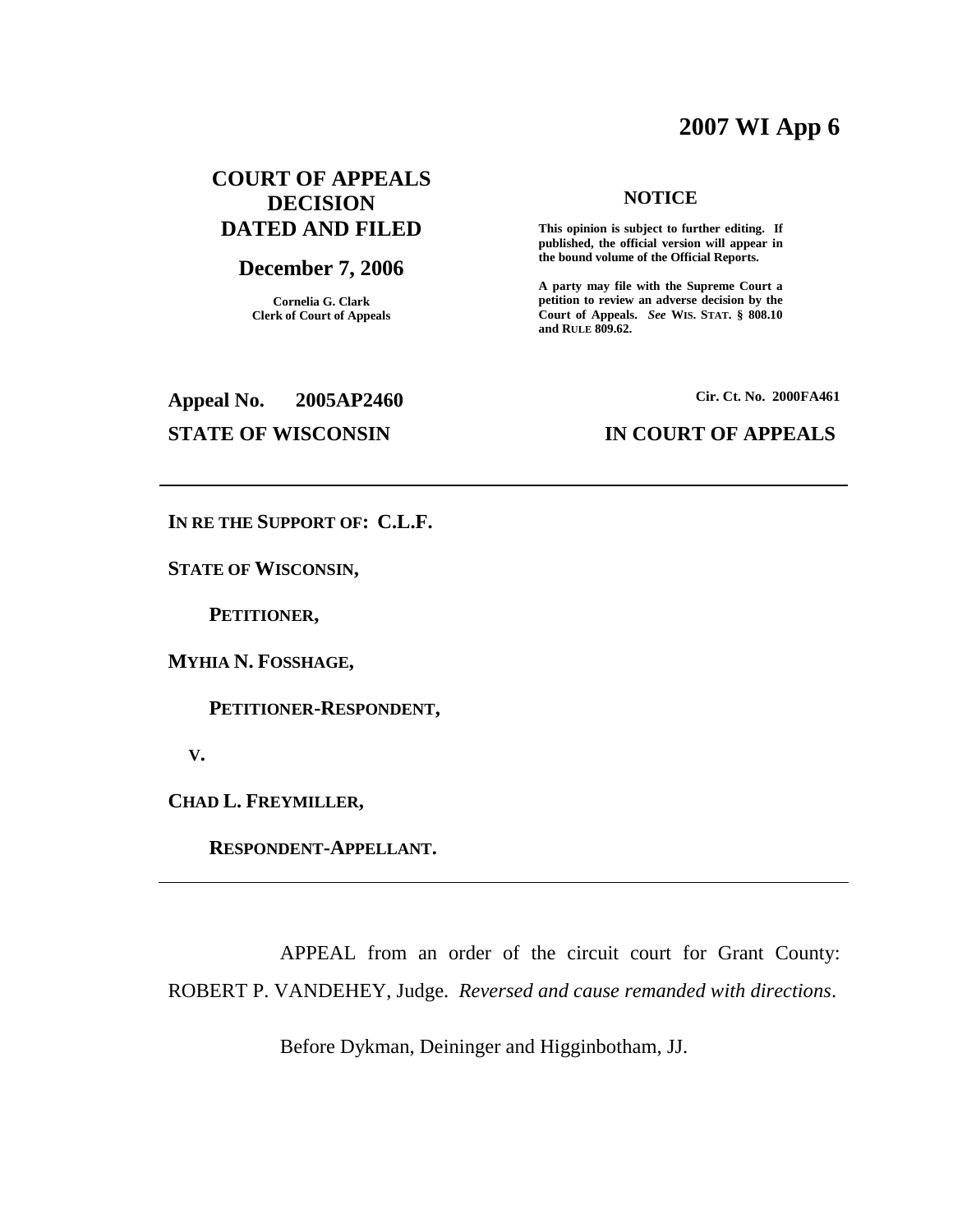¶1 DEININGER, J. Chad Freymiller appeals an order that awarded primary placement of his five-year-old son to the child's mother, Myhia Fosshage. He claims the circuit court erred by deciding a contested placement issue without the participation and input of a guardian ad litem for the child. We conclude that, pursuant to WIS. STAT.  $\S 767.045(1)$  (2003-04),<sup>1</sup> a circuit court may not determine the primary placement of a child when the issue is contested without appointing a guardian ad litem for the child. We also conclude that, because the interests affected by the absence of a guardian ad litem are the child's and not the parties', we will not decline to address the issue on the basis of either the waiver rule or the doctrine of invited error. Accordingly, we reverse the appealed order and remand to the circuit court for further proceedings consistent with the directions given at the conclusion of this opinion.

### **BACKGROUND**

¶2 The parties' son was born in August 2000 while the parties lived together in Fennimore. They separated the following year, with Freymiller remaining in Fennimore and Fosshage moving to Black Earth, some fifty miles distant. During most of the period following their separation, Freymiller and Fosshage shared placement of the child equally. This arrangement was interrupted on several occasions due to disagreements between the parties, as well as during times that Freymiller served on active duty with the U.S. armed forces.

¶3 As the child approached school age, the parties recognized that he would have to be enrolled in one of two school districts that were at some distance from each other, rendering equal sharing of placement during the school year

 $1$  All references to the Wisconsin Statutes are to the 2003-04 version unless otherwise noted.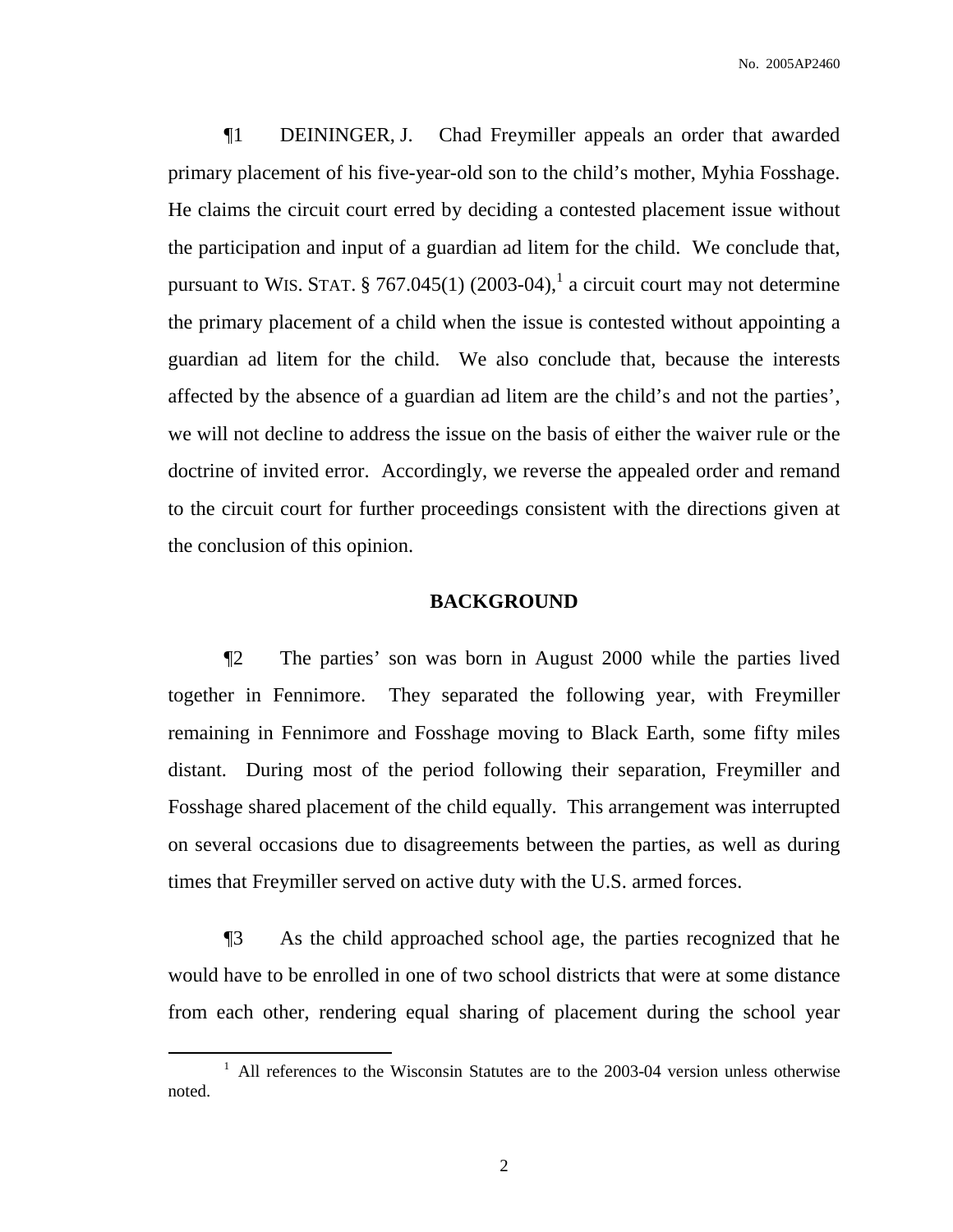No. 2005AP2460

infeasible or, at a minimum, impractical. Because they could not agree on a primary school-year placement for their son, each party moved for primary placement. The circuit court appointed a guardian ad litem to represent the child's best interests. About a week before the scheduled hearing on the placement issue, however, the guardian ad litem withdrew due to a medical emergency. The circuit court was unable to find a replacement guardian ad litem prior to the date of the hearing.

¶4 The parties, due to the impending start of the school year, agreed on the record to proceed with the hearing without the participation of a guardian ad litem. Freymiller suggested a follow-up study or report from a guardian ad litem. Our understanding of this suggestion is that Freymiller wanted to have the record supplemented with a post-hearing report from a guardian ad litem for the court to consider before it entered a permanent placement order. Fosshage was somewhat resistant to the idea of post-hearing input from a guardian ad litem, believing the court might not deem it necessary. The court responded that it "would probably" enter an order for the first school semester and then get input from the guardian ad litem "whether he thinks that we need another hearing or whether we should allow the arrangement to continue."

¶5 The circuit court awarded primary placement to Fosshage, giving Freymiller placement on alternate weekends during the school year, every other week during the summer, and specified vacation and holiday placements as well. Nothing in either the court's oral decision or its subsequent written order indicates that the placement ordered was to be temporary or that future input from a guardian ad litem was contemplated. Freymiller appeals, claiming the court erred in deciding the contested placement issue without the participation of and input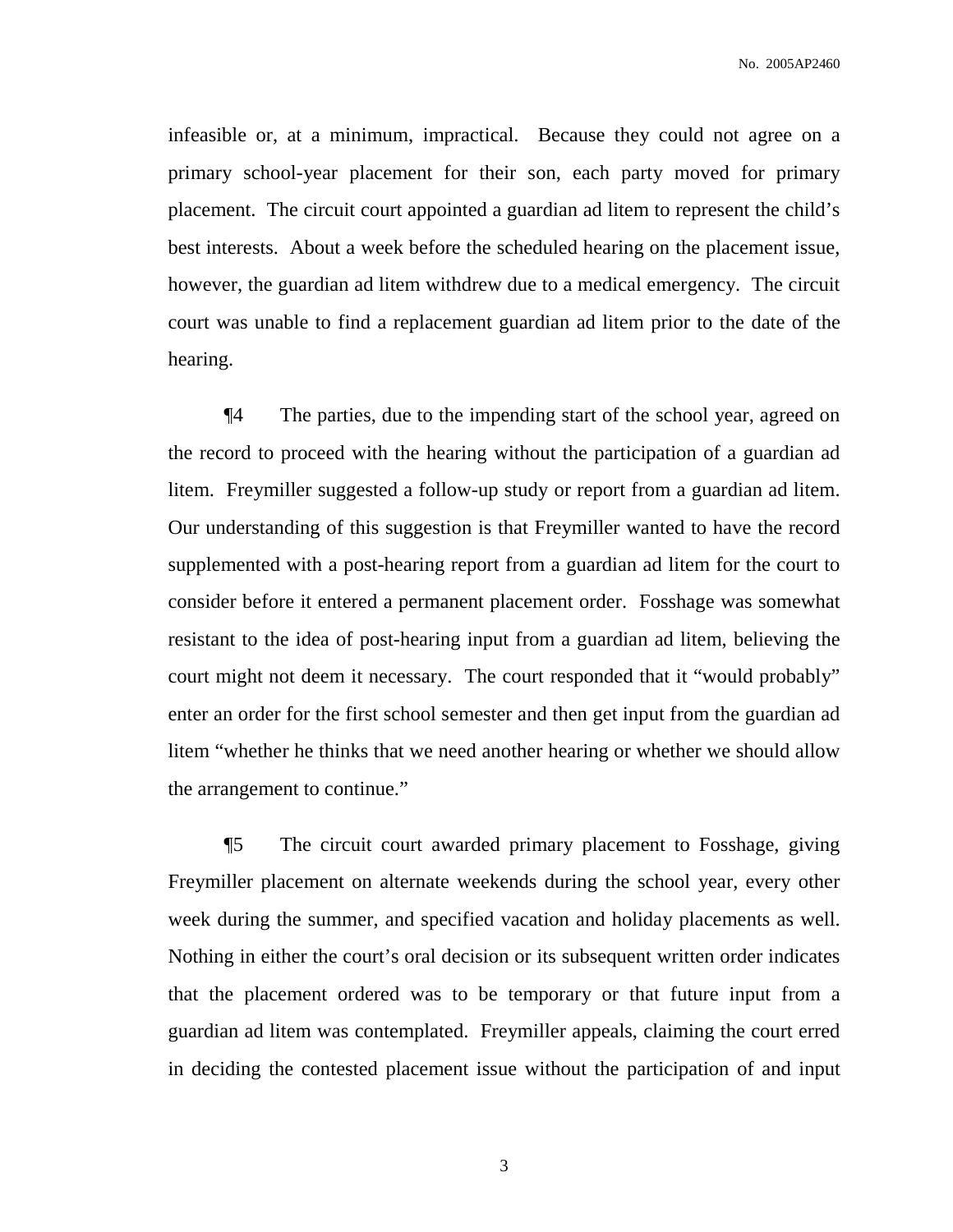from a guardian ad litem, and, further, that it erroneously exercised its discretion in awarding primary placement of the child to Fosshage.

### **ANALYSIS**

¶6 The first and dispositive issue in this appeal requires us to interpret and apply WIS. STAT. § 767.045, which presents a question of law we decide de novo. *See Gold v. City of Adams*, 2002 WI App 45, ¶7, 251 Wis. 2d 312, 641 N.W.2d 446. We are to assume that the legislature expressed its intent in the statutory language it chose to enact. *State ex rel. Kalal v. Circuit Court for Dane County,* 2004 WI 58, ¶44, 271 Wis. 2d 633, 681 N.W.2d 110. We will therefore give the statutory language its common, ordinary, and accepted meaning, except that technical or specially-defined words or phrases are given their technical or special definitional meaning. *Id*., ¶45. If our analysis of the statutory language yields "'a plain, clear statutory meaning, then there is no ambiguity, and the statute is applied according to this ascertainment of its meaning.'" *Id*., ¶46 (citation omitted).

¶7 WISCONSIN STAT. § 767.045(1) provides in pertinent part as follows:

(a) The *court shall appoint a guardian ad litem* for a minor child in any action affecting the family *if any of the following conditions exists*:

> 1. The court has reason for special concern as to the welfare of a minor child.

> 2. Except as provided in par. (am), the legal custody or *physical placement of the child is contested*.

(Emphasis added.) The referenced exception, paragraph (1)(am), permits a court to modify physical placement of a child without appointing a guardian ad litem under certain circumstances, including a requirement that the "modification sought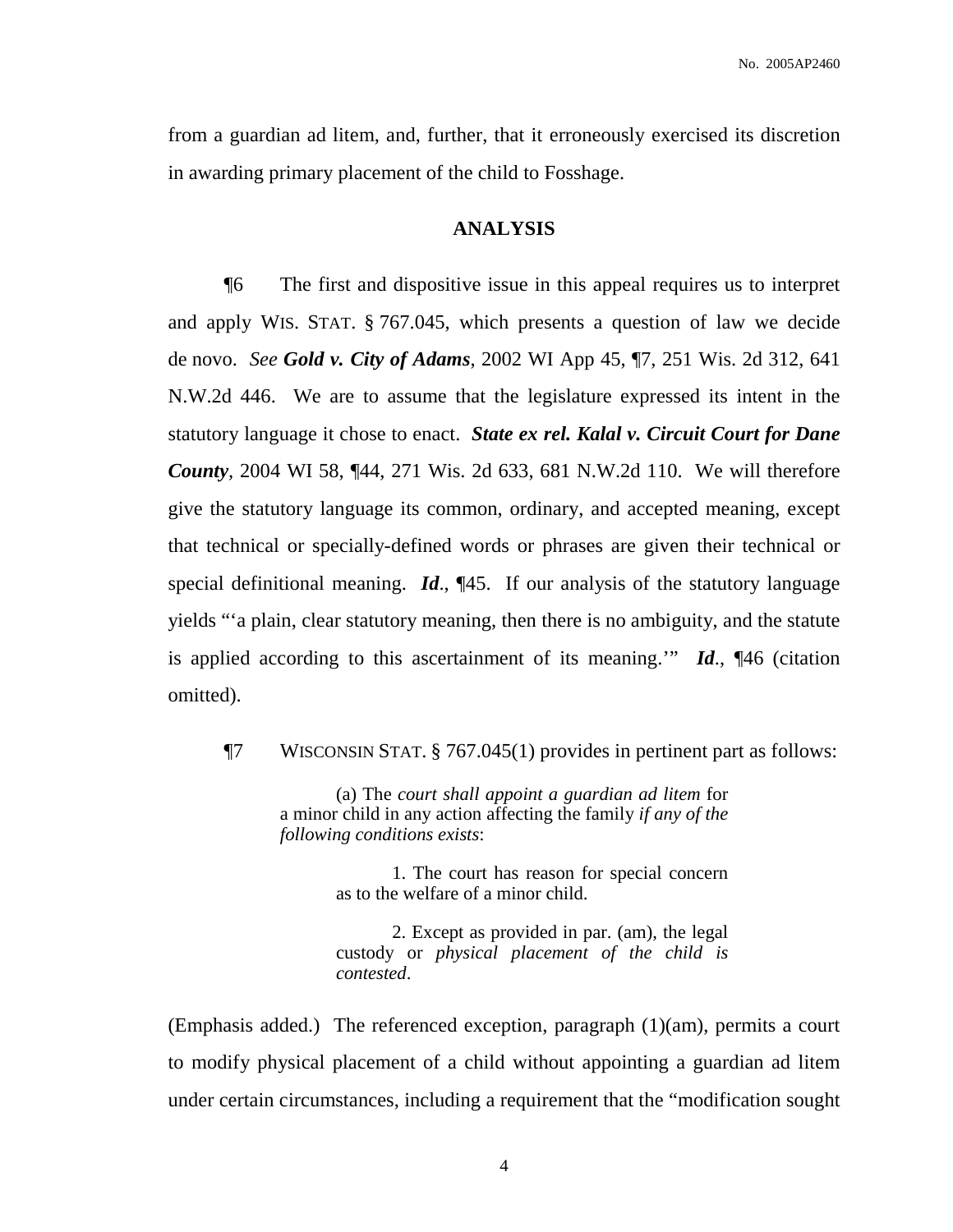would not substantially alter the amount of time that a parent may spend with his or her child." Section 767.045(1)(am). Fosshage does not dispute Freymiller's assertion that the exception under  $(1)(am)$  does not apply in this case because the placement modification at issue does "substantially alter the amount of time" that the parties' son would spend with each of them.

¶8 We note at the outset that this court has already implicitly concluded that, unless the statutory exception applies, the statute mandates the appointment of a guardian ad litem whenever custody or physical placement is contested. *See Lofthus v. Lofthus*, 2004 WI App 65, ¶30, 270 Wis. 2d 515, 678 N.W.2d 393 (Where the modification sought would substantially alter the amount of time a parent would spend with his children, "the court was required under WIS. STAT. § 767.045(1)(a[])2 to appoint the guardian ad litem."). Although we stated this conclusion in *Lofthus*, we did not expressly analyze the question as one of statutory interpretation, perhaps because the parties did not frame or argue the issue in that fashion. Accordingly, we examine the language of WIS. STAT. § 767.045(1) to determine whether it supports our conclusion in *Lofthus*. We conclude that it does.

¶9 We agree with Freymiller that the legislature's choice of the word "shall" is an indication it intended that the circuit court would appoint a guardian ad litem whenever placement is contested, unless the statutory exception noted above applies. *See, e.g., Hayen v. Hayen*, 2000 WI App 29, ¶18, 232 Wis. 2d 447, 606 N.W.2d 606 ("In interpreting statutory language, the general rule is that the word 'shall' is presumed to be mandatory."). It is also true, however, that the word "shall" may be construed as being only "directory" if such a construction is "'necessary to carry out the legislature's clear intent.'" *See Warnecke v.*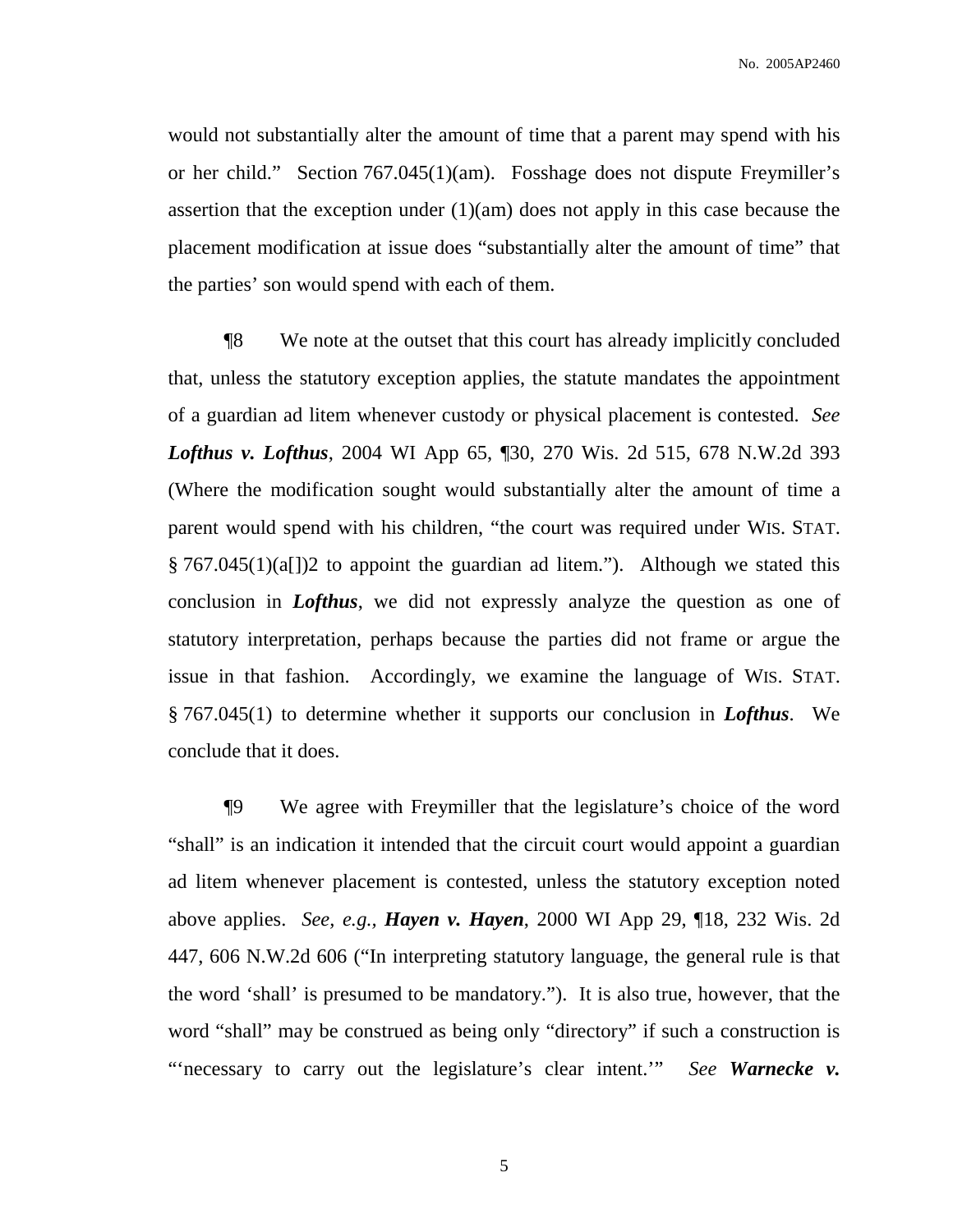*Warnecke*, 2006 WI App 62, ¶12, 292 Wis. 2d 438, 713 N.W.2d 109 (citation omitted).

¶10 We perceive no expression of legislative intent that the word "shall" in WIS. STAT. § 767.045(1) was meant to be only directory and not mandatory. To the contrary, the legislature's choice of language to introduce the exception in paragraph (1)(am) confirms the mandatory nature of the appointment of a guardian ad litem for custody or placement disputes when the exception does not apply: "The *court is not required to appoint* a guardian ad litem under par. (a)2. *if* all of the following apply…." Section 767.045(1)(am) (emphasis added). We conclude that, by specifying when a guardian ad litem appointment "is not required," the language of § 767.045(1), taken as a whole, plainly means that, in all other custody or placement contests, the appointment *is* required.

¶11 We note that Fosshage advances no reason to deviate from the general rule of interpreting the legislative "shall" in WIS. STAT. § 767.045(1) as mandatory, and, as discussed above, we see no reason to do so. *See Hayen*, 232 Wis. 2d 447,  $\P$ 18. Moreover, an item from the legislative history of the present  $\S 767.045(1)$  confirms our conclusion that the plain meaning of  $\S 767.045(1)$  is that, unless the statutory exception applies, a circuit court must appoint a guardian ad litem when parties contest the physical placement of a child. A Judicial Council Note that appears as an annotation in the official Wisconsin Statutes following the text of  $\S 767.045$  explains that "[s]ub.(1)(a) specifies the situations in which *the court is required to appoint* a guardian ad litem." JUDICIAL COUNCIL NOTE, 1990 (emphasis added); *see Kalal*, 271 Wis. 2d 633, ¶51 (noting that "legislative history" may be "consulted to confirm or verify a plain-meaning interpretation.").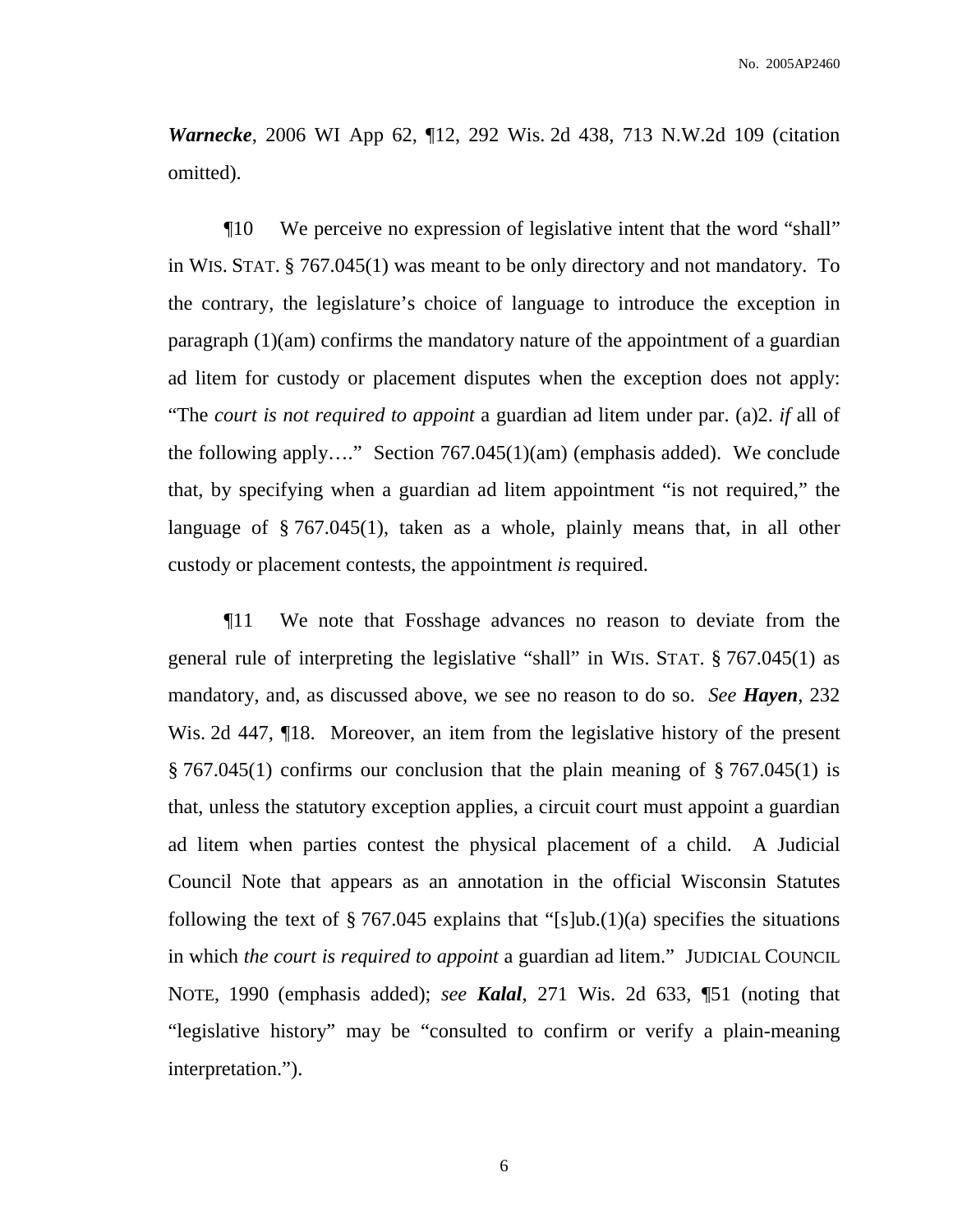¶12 Fosshage cites *Bahr v. Galonski*, 80 Wis. 2d 72, 257 N.W.2d 869 (1977), in support of her claim that the circuit court did not err by hearing and deciding the contested placement issue without the presence and participation of a guardian ad litem. Fosshage contends that *Bahr* stands for the proposition that whether to appoint a guardian ad litem is committed to the trial court's exercise of discretion. *See id*. at 83 ("Under the facts of this case we are of the opinion the proper exercise of judicial discretion mandated the appointment of a guardian ad litem."). Freymiller, meanwhile, also relies on *Bahr*, asserting that the case demonstrates that "the participation of a guardian ad litem is mandatory in a proceeding such as this one." *See id*. at 84 ("[I]n a case such as the present one, … the proper exercise of judicial discretion required the appointment of a guardian ad litem.").

¶13 Both parties' reliance on *Bahr* is misplaced. The question before us is whether WIS. STAT. § 767.045(1) renders the appointment of a guardian ad litem mandatory in all contested placement proceedings to which the statutory exception does not apply. The statute at issue in *Bahr*, however, was WIS. STAT. § 247.045 (1975), which simply provided that "when the court has reason for special concern as to the future welfare of the minor children, the court shall appoint a guardian ad litem to represent such children." *See Bahr*, 80 Wis. 2d at 81 n.3. The operative statutory language in *Bahr* was thus similar to what is now § 767.045(1)(a)1., but the older statute made no specific mention of contested custody or placement ("visitation") proceedings as does the present § 767.045(1)(a)2. Nothing in *Bahr*, therefore, serves to either confirm or refute our conclusion regarding the plain meaning of the present WIS. STAT.  $§ 767.045(1).$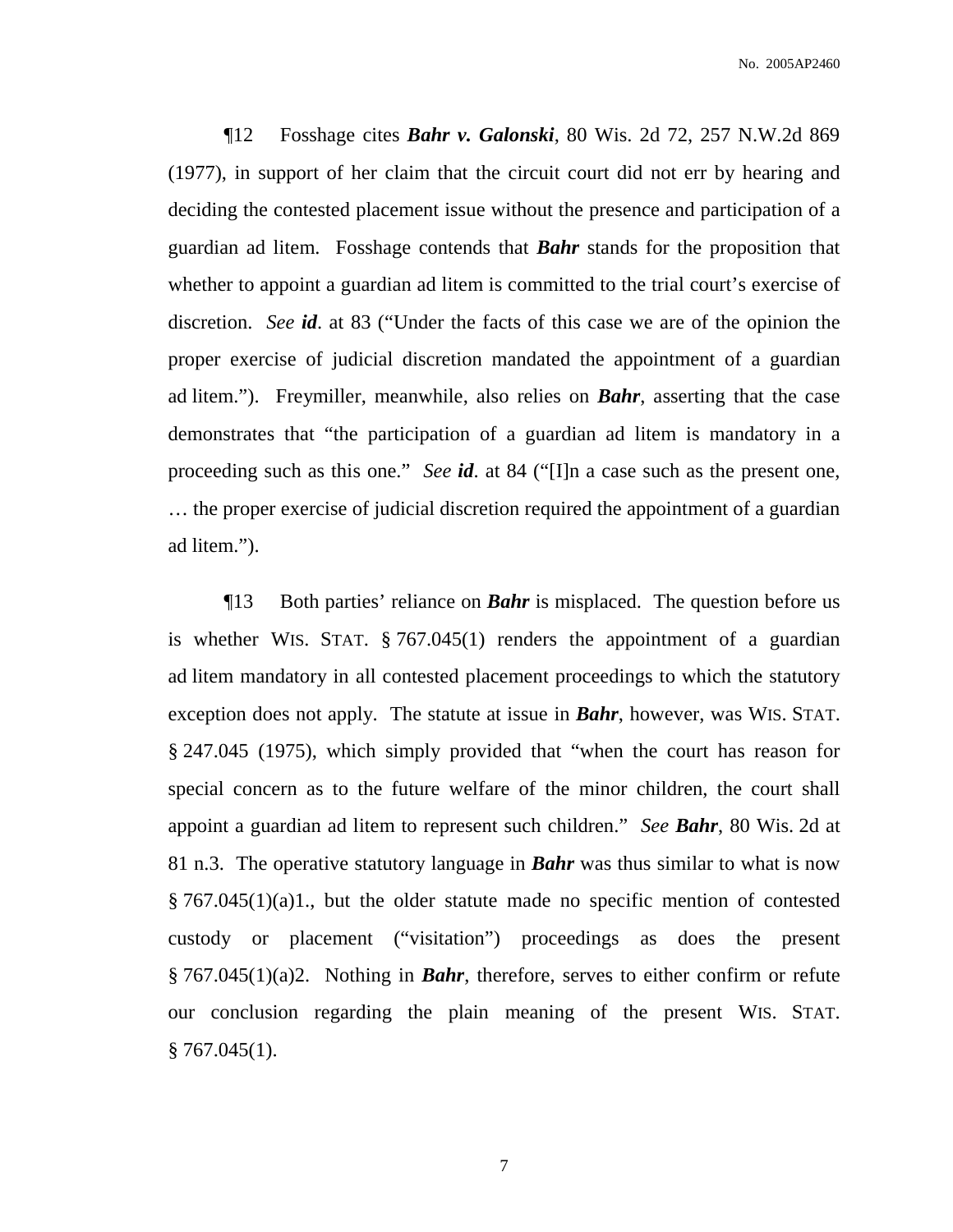¶14 In sum, we conclude the circuit court erred by failing to follow the statutory mandate that a guardian ad litem must be appointed to represent a child's best interests when his or her parents contest the issue of physical placement.<sup>2</sup> We thus turn to Fosshage's contention that we should not address Freymiller's claim of error regarding the lack of a guardian ad litem in the placement proceedings. Fosshage maintains that, by agreeing to proceed with the hearing in the circuit court without the participation of a guardian ad litem, Freymiller invited the error for which he now seeks a reversal, or alternatively, that he waived the right to raise the guardian ad litem issue on appeal. We reject both bases for avoiding the issue.

¶15 It is true that Freymiller not only failed to object to the circuit court's hearing the placement issue without a guardian ad litem for the child present, but his comments at the outset of the hearing arguably constituted an invitation to the court to proceed in that fashion. Generally, where a party "invites error" on a given issue, we will not review the issue on appeal. *See Shawn B.N. v. State*, 173 Wis. 2d 343, 372, 497 N.W.2d 141 (Ct. App. 1992) ("If error occurred, [the appellant's] counsel invited it. We will not review invited error."). The concept of invited error is closely related to the doctrine of judicial estoppel, which is based on the notion that "[i]t is contrary to fundamental principles of justice and orderly procedure to permit a party to assume a certain position in the course of litigation which may be advantageous, and then after the court maintains that position, argue on appeal that the action was error." *State v. Gove*, 148 Wis. 2d 936, 944, 437 N.W.2d 218 (1989).

<sup>&</sup>lt;sup>2</sup> We recognize, of course, that the circuit court did initially appoint a guardian ad litem in this case, but the appointed attorney withdrew for medical reasons about a week prior to the scheduled hearing on the placement motions. There is no indication in the record that a successor guardian ad litem was appointed, either before or after the placement hearing.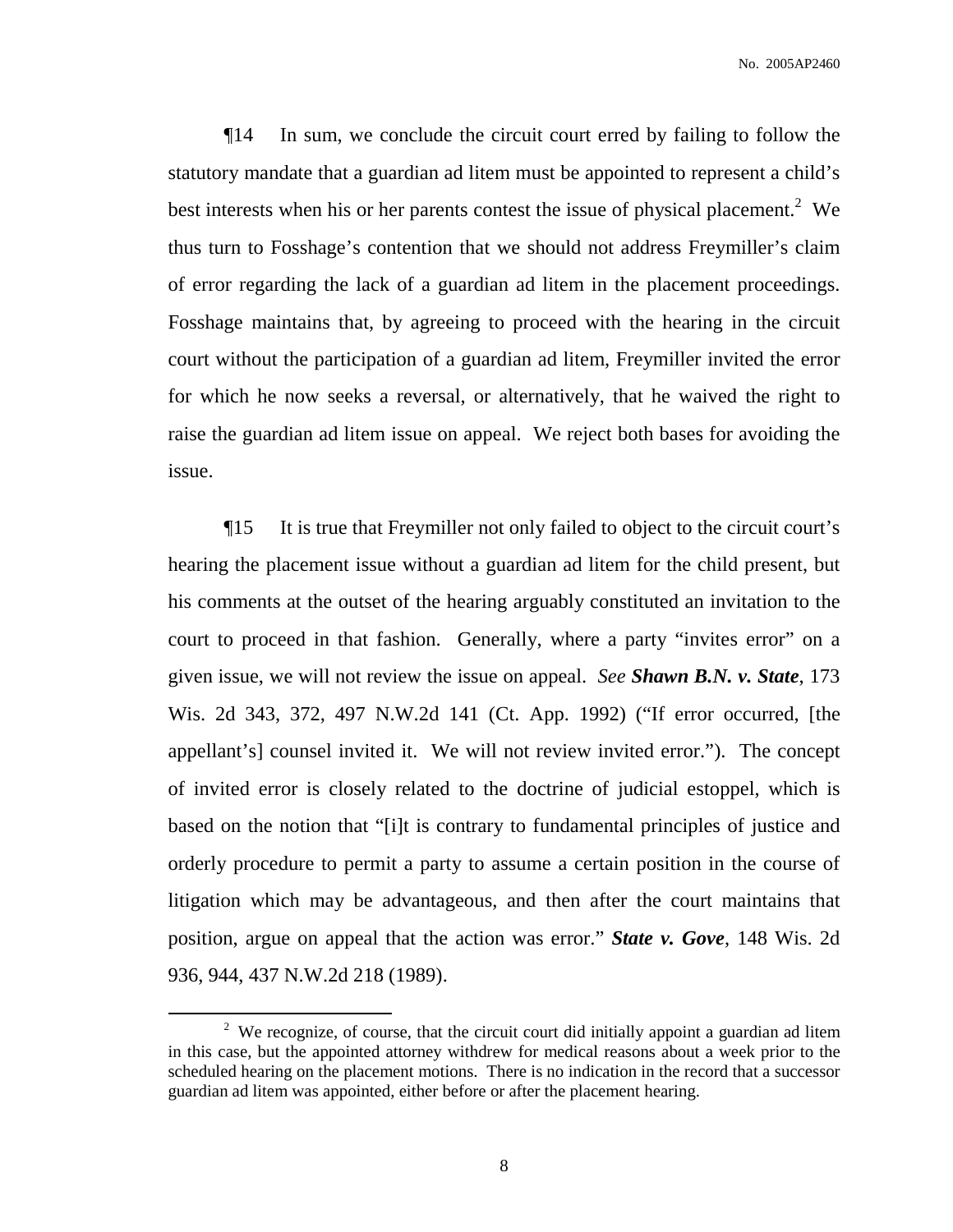¶16 Even if we were to overlook Freymiller's affirmative request of the circuit court to decide the placement issue before the start of school without the participation of a guardian ad litem, it would be difficult not to deem Freymiller's failure to object to the absence of a guardian ad litem as a waiver of the issue for purposes of appeal. The supreme court explained in *Village of Trempealeau v. Mikrut*, 2004 WI 79, ¶16, 273 Wis. 2d 76, 681 N.W.2d 190, the reasons behind the waiver rule, which it stated go "'to the heart of the common law tradition and the adversary system'":

> The waiver rule serves several important objectives. Raising issues at the trial court level allows the trial court to correct or avoid the alleged error in the first place, eliminating the need for appeal…. It also gives both parties and the trial judge notice of the issue and a fair opportunity to address the objection…. Finally, the rule prevents attorneys from "sandbagging" errors, or failing to object to an error for strategic reasons and later claiming that the error is grounds for reversal…. For all these reasons, the waiver rule is essential to the efficient and fair conduct of our adversary system of justice.

*Id.*, 16 (citation omitted).

¶17 The waiver rule, like the invited error doctrine, is a rule of judicial administration, and, we may, in our discretion, decide to disregard a waiver and address the merits of an unpreserved issue. *See id*., ¶17 (waiver rule); *State v. Petty*, 201 Wis. 2d 337, 353, 548 N.W.2d 817 (1996) (judicial estoppel/invited error). We conclude that it would be inappropriate for us to rely on the doctrines of either invited error or waiver to affirm the appealed order in this case because the "guilty" party in this case (Freymiller) is not the person who would be penalized for Freymiller's actions or omissions. The statutorily mandated presence and participation of a guardian ad litem in a contested custody or placement proceeding is intended to benefit the interests of the child or children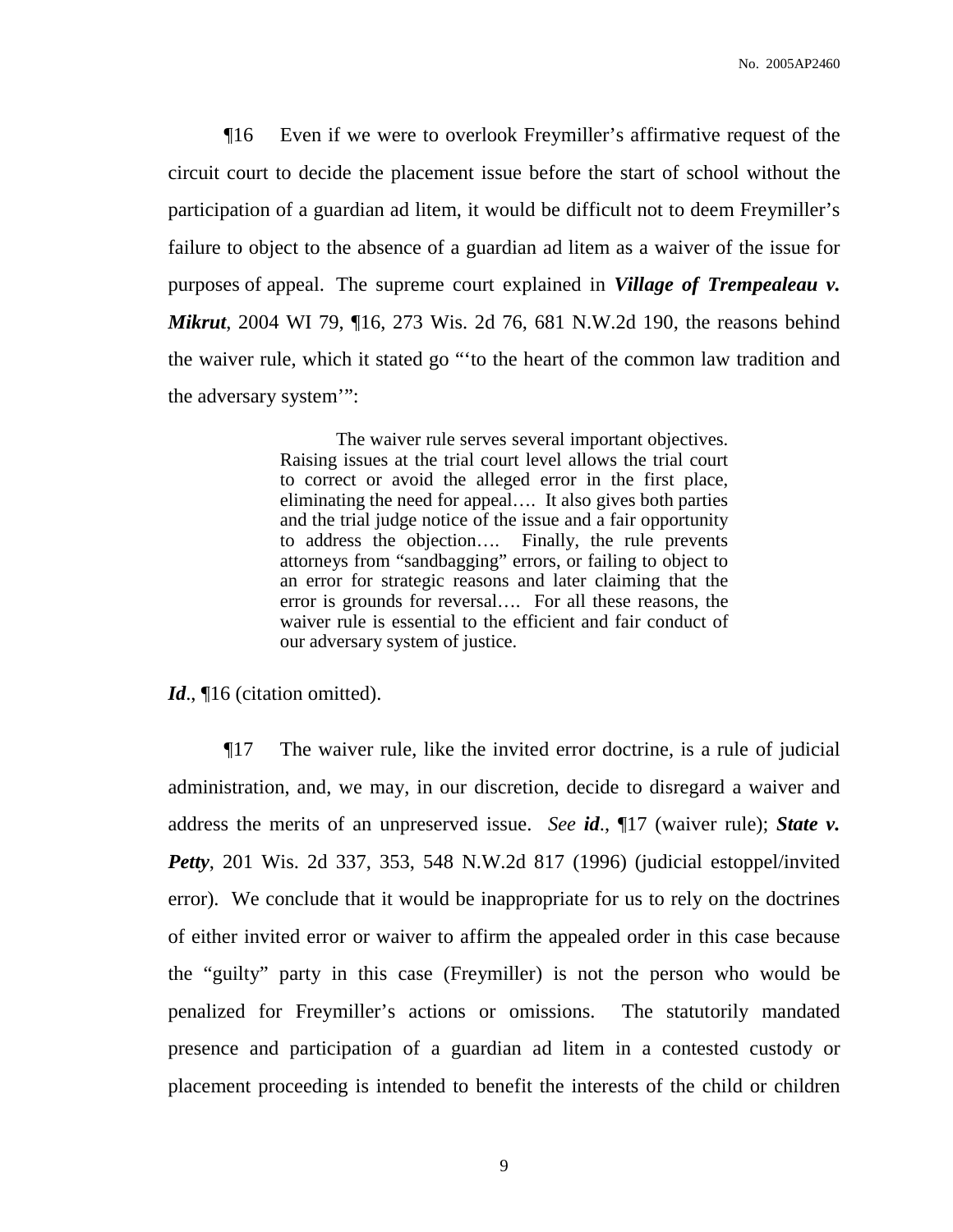whose future circumstances the parties are contesting, not the interests of the parties to the proceeding. The requirement also provides a benefit to the circuit court, which receives from the guardian ad litem an arguably more objective and detached presentation of what arrangements would be in the child's best interests than the court is likely to receive from either contestant-parent.

¶18 If we were to affirm the present order because Freymiller waived or invited the error of the court's determining the child's placement without the participation of a guardian ad litem, the child (and the court) will have been deprived of the benefit of the important duties the guardian ad litem would have been charged to perform:

> The guardian ad litem shall be an advocate for the best interests of a minor child as to paternity, legal custody, physical placement, and support. The guardian ad litem shall function independently, in the same manner as an attorney for a party to the action, and shall consider, but shall not be bound by, the wishes of the minor child or the positions of others as to the best interests of the minor child. The guardian ad litem shall consider the [statutory custody and placement] factors … and custody studies…. The guardian ad litem shall investigate whether there is evidence that either parent has engaged in interspousal battery, … or domestic abuse, … and shall report to the court on the results of the investigation. The guardian ad litem shall review and comment to the court on any mediation agreement and stipulation … and on any parenting plan filed…. Unless the child otherwise requests, the guardian ad litem shall communicate to the court the wishes of the child as to the child's legal custody or physical placement….

WISCONSIN STAT. § 767.045(4).

¶19 In short, it was not Freymiller's interests that were adversely affected by the absence of a guardian ad litem, but those of his and Fosshage's son. Neither Freymiller nor Fosshage were empowered to waive their child's statutory right to have his best interests represented and advocated for in the placement proceeding. We do not fault either of the parties for believing that,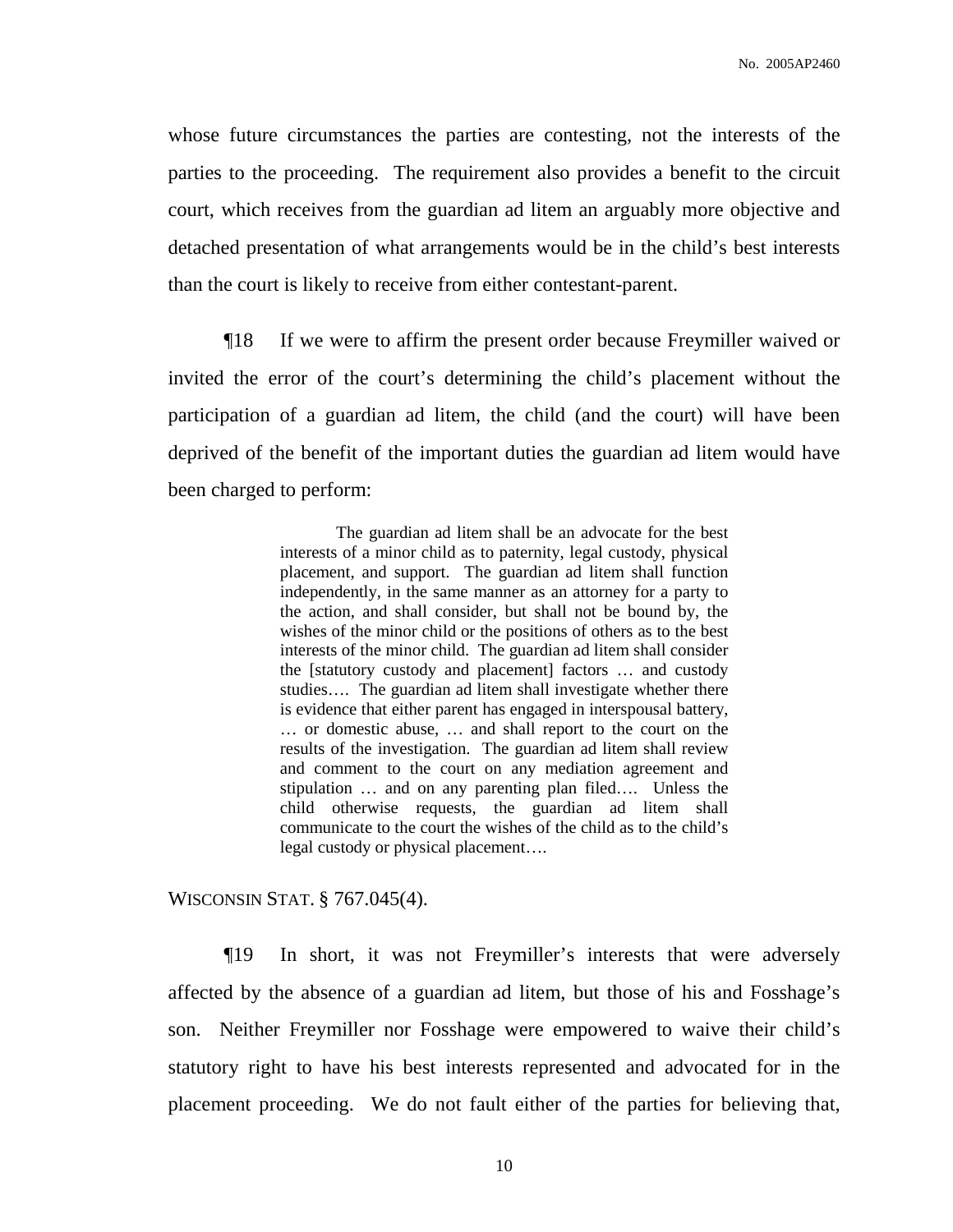given the importance of determining their son's weekday placement prior to the start of the school year, the lesser of two evils would be to proceed with the hearing on the scheduled date despite the guardian ad litem's last-minute withdrawal. We also find the circuit court's acquiescence to the parties' joint request understandable in light of the circumstances presented. We cannot, however, allow the present placement order to remain in place unless or until the statutory mandate for a guardian ad litem's participation and input is satisfied. *See, e.g., Johnson v. Johnson*, 157 Wis. 2d 490, 496, 460 N.W.2d 166 (Ct. App. 1990) (concluding that the "[f]ailure to appoint a guardian ad litem in a timely fashion was not harmless error").

¶20 Accordingly, we reverse the appealed order and remand for further proceedings consistent with this opinion. On remand, the circuit shall appoint a guardian ad litem for the child, who shall be provided access to a transcript of the placement hearing and the exhibits introduced at the hearing. The guardian ad litem shall consult with the parties' son and make such further investigation of the child's circumstances and best interests as the guardian ad litem deems necessary, following which, he or she shall make a recommendation to the circuit court. Following the court's and the parties' receipt of the guardian ad litem's recommendation, the circuit court may conduct such further proceedings as the parties or guardian ad litem may request and that the court deems necessary or appropriate.<sup>3</sup> After reconsidering its placement order in light of the guardian ad

 $3\,$  We emphasize that the sole purpose of our remand is to permit the circuit court to cure the error of determining the contested placement issue without the participation of a guardian ad litem. We do not intend that the parties be able to fully re-litigate the placement dispute. They should, of course, have the opportunity to respond to the guardian ad litem's recommendation. Whether written responses will suffice, or whether further in-court proceedings will be necessary or appropriate, and the scope of such proceedings, if any, are matters within the circuit court's discretion.